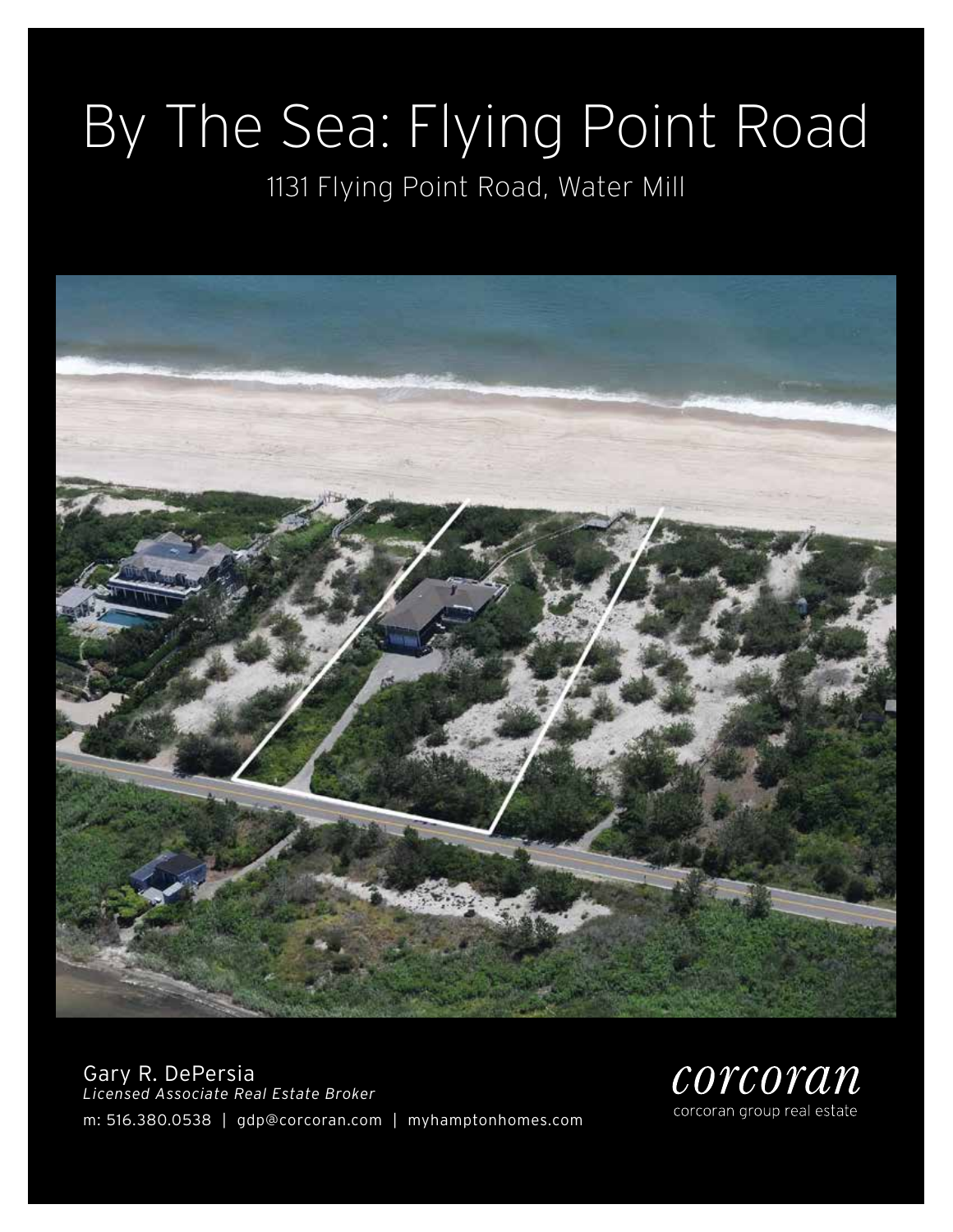#### BY THE SEA: FLYING POINT ROAD

Water Mill. You've always talked about that great oceanfront beach house you'd buy near Southampton, perhaps on Flying Point Road, near enough to the village but far from the crowds. Having your own board walk to the beach with one of those rare dune top wooden platforms would be fantastic too. . Hopefully the views would also include blazing sunsets across Mecox Bay to complement the daily sunrises over the Atlantic. And it would be nice too if you could just plop your furniture in without having to do any renovations or buy the designer offerings that are already there. Don't you just love how it enhances the crisp interiors and the newly refinished light pine floors? Certainly you imagine the languorous lunches and intimate moonlit dinners you'll enjoy, all prepared in the new state of the art kitchen. And naturally you would expect room for expansion down the road with perhaps that coveted pool. You say you already own a big estate off the water with pool and tennis? Well wouldn't this serve as a great beach bungalow during the day and a perfect guest house for the overflow at night? Imagine the bonfires on the beach with food being prepared right inside. There's only one catch....you'll have to hurry as there aren't any other 3 bedroom beach houses, done to perfection, at this price hanging around at the moment. In fact, maybe you should call today. Exclusive. WEB# 23614

- 2-Car Garage Mechanical Closet - Access To Crawl Spaces
- Sauna



### Property Details / Amenities / Features

#### First Floor

#### Lower Level

#### Double Height Entry Foyer with Custom-Milled Raised Paneled Walls

- Built in 1968 (2010 Renovation)
- South of the Highway
- Oceanfront
- 1 Story Beach Cottage
- Cedar Clap Exterior
- Knotty Pine Flooring Throughout

- 1 Acres

- 3 Bedrooms - 3 Bathrooms
- 1 Fireplaces
- Gas Hot Air Heating
- Central Air Conditioning
- Town Water
- Alarm Installed (Bellringer)
- Prewired for Audio
- 200 250 Amp Electrical Service
- Room for Pool
- Private Driveway
- Attached 2-Car Garage
- Private Beach Walk and Deck

- Open Living Room with Wood-Burning Fireplace - Dining Area with Wet Bar

- Contemporary Eat-in Kitchen w/:

- Stainless Steel Appliances - Ceasarstone Counters

- Microwave

- Master Bedroom with:
- 
- 
- Water Closet
- 
- GE Professional Gas Oven

- Dishwasher

- Built-in Closets - Master Bathroom with:
	- His/Hers Sinks
	- Stall Shower
- Ensuite Guest Bedroom
- Guest Bedroom with Separte Full Bathroom
- Laundry in Hallway with
- SIde-by-Side Top Loaders

Front Exterior

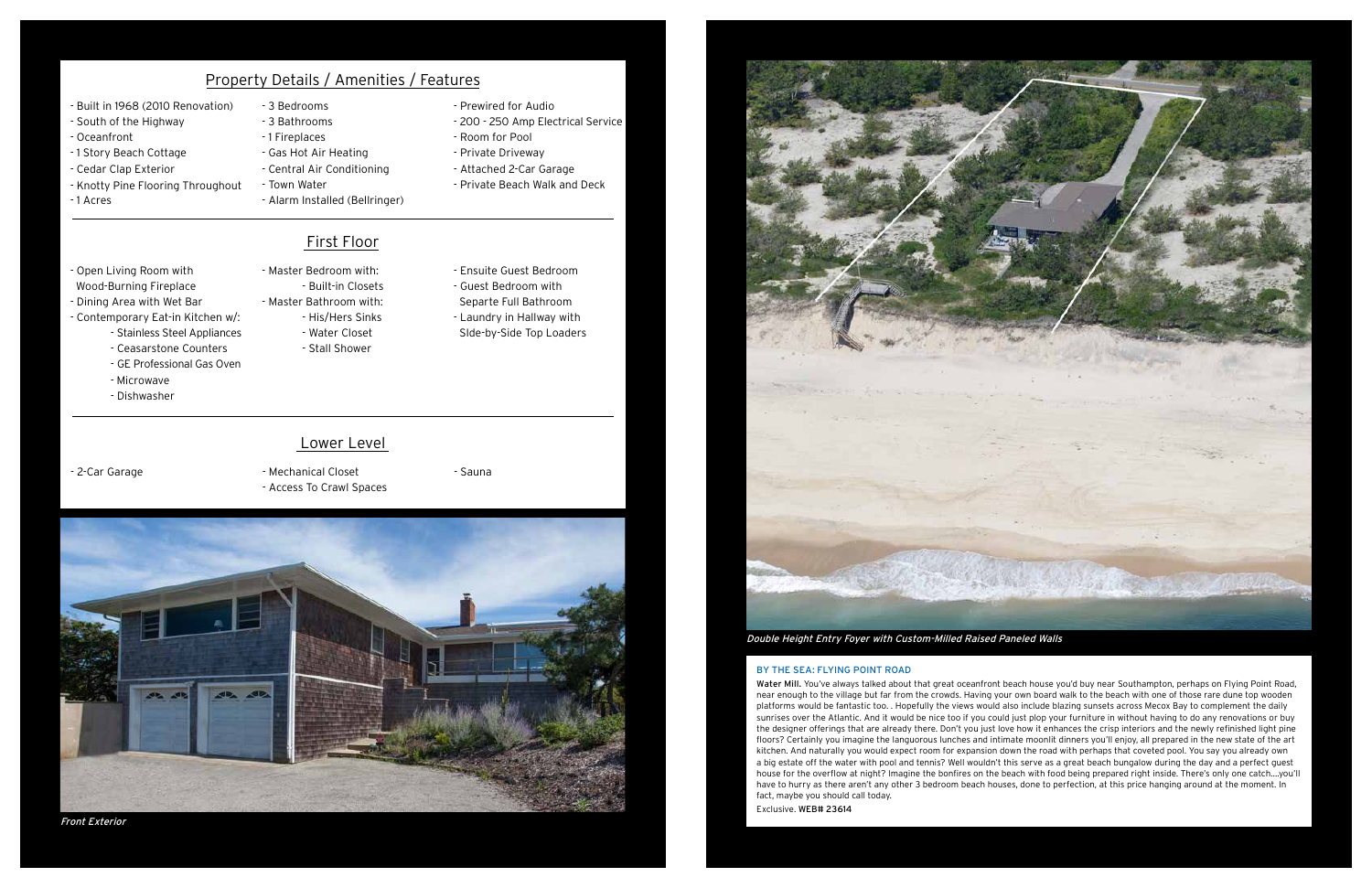

Open Living Spaces













Master Bathroom



Guest Bedroom



Guest Bedroom



Guest Bathroom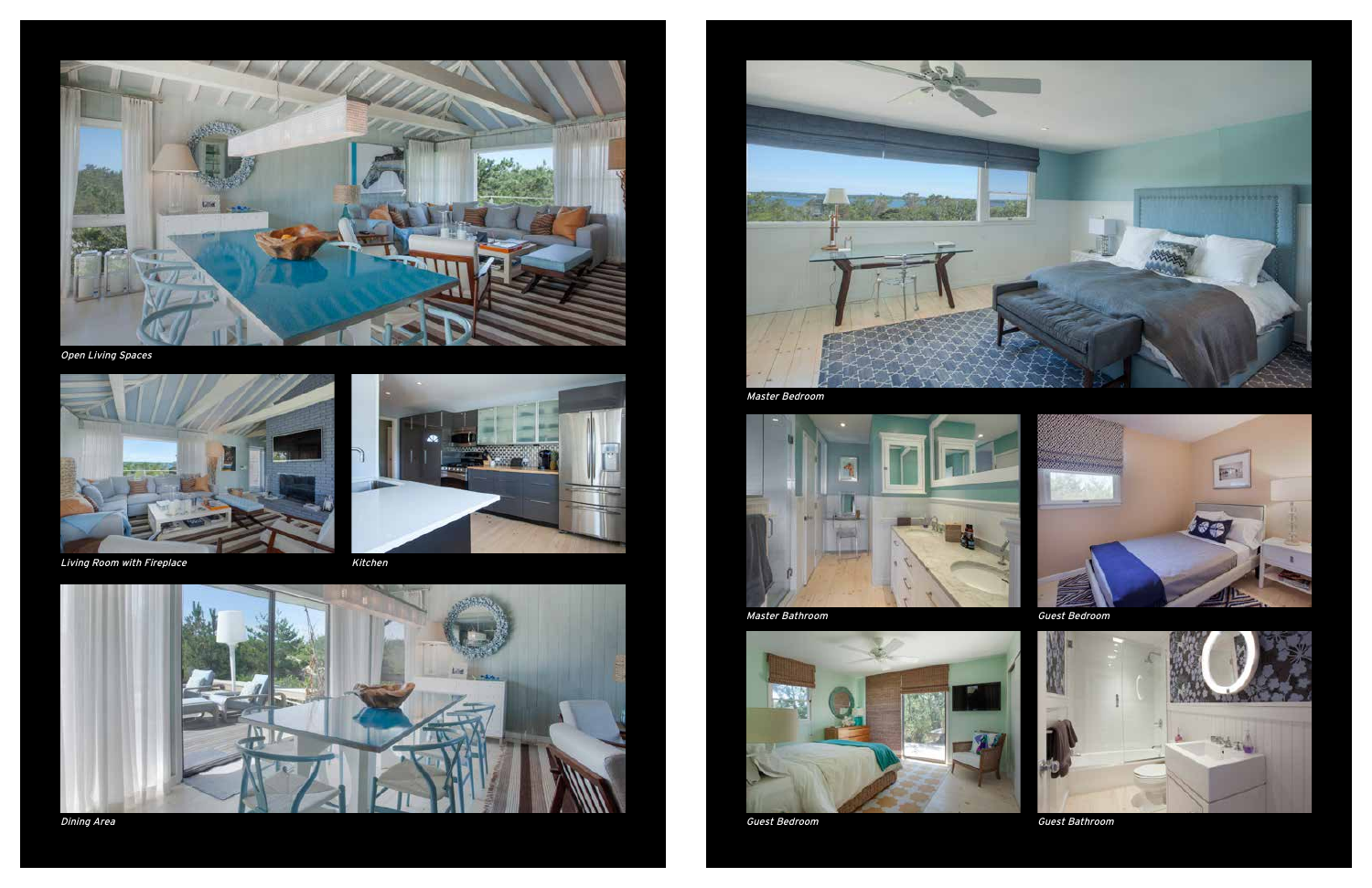